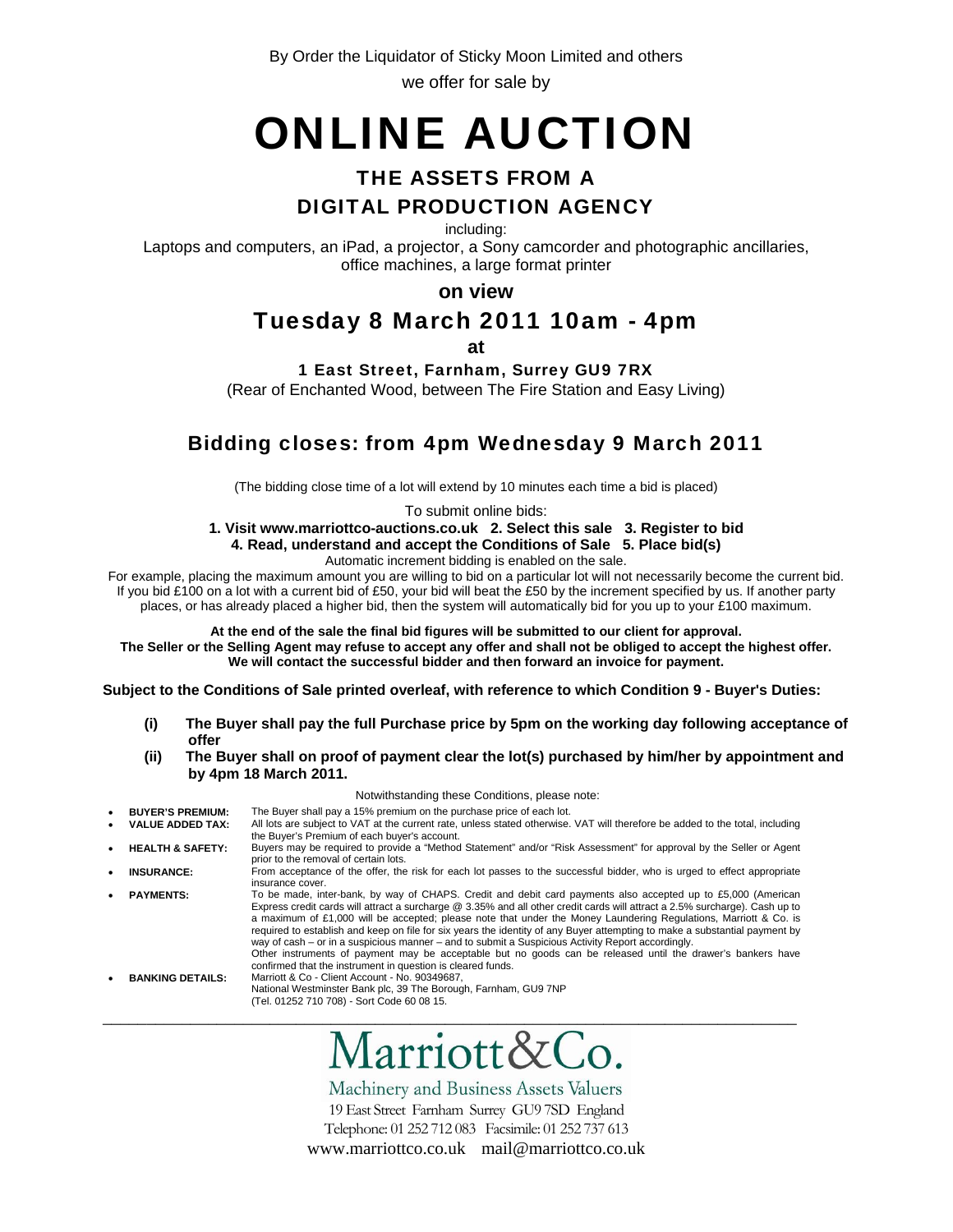### **CONDITIONS OF SALE BY ONLINE AUCTION**

### **'Online' sales use the internet, licenced software and a remote server over which Marriott & Co. has no control. Marriott & Co. accept no responsibility whatsoever for any bids placed**

#### **1. Conditions of Sale and Definitions**

These conditions of sale together with the information printed on the cover of this catalogue are the only terms and conditions by which the Selling Agent will sell lots to a Buyer.

In these conditions, references to :

- (a) The "Sale" means the process by which the Selling Agent offers the lots listed in the catalogue for sale by "online auction" or "online tender" by way of the Selling Agent's website, which sale may be completed by the Selling Agent in accordance with Condition 4 below;
- (b) The "Selling Agent" means Marriott Valuers Limited trading as Marriott & Co. or any employee thereof at the time of sale;
- (c) The "Buyer" shall have the meaning ascribed to it in Condition 4 below and the "Buyers" shall be deemed to be principals (for the purpose of these conditions), unless to the knowledge of the Selling Agent they are acting as agents on behalf of a named principal;
- (d) The "Seller" means the person owning or having the right to sell the lot;
- (e) The Interpretation Act 1978 applies to the terms and expressions used in these conditions as if contained in the statute, and these conditions shall be governed by English Law.

#### **2. The Condition of Goods**

Whilst every care has been taken in the preparation of any advertisement, brochure, catalogue and other publication, descriptions are necessarily statements of opinion and must not be relied upon as statements of fact. Neither the Seller nor the Selling Agent is responsible for the correctness of any description of any lot.

The Selling Agent sells as agent for the Seller (unless otherwise specifically declared). The Selling Agent is not in a position to know the history or assess the quality of the lots. Lots sold are likely to have been subject to wear and tear caused by use or the effects of age and may have faults and imperfections. Buyers are given opportunities at the viewing times to examine lots and will be assumed to have done so. They must rely solely on their own skill or judgement as to whether lots are fit for any particular purpose and whether they comply with the catalogue description. This sale by online auction or tender is not a consumer sale.

**3. Personal Risk and Damage to Property** Every person on the premises where the lots are being exhibited or sold before, during or after the sale are:

- (a) Deemed to be there at their own risk and neither the Seller nor the Selling Agent
- shall be liable for any loss, accident or injury sustained howsoever caused; and (b) Responsible for any damage they, their carriers or other agents may cause to any lot, to the premises or any other property.

#### **4. Bidding and Ascertainment of the Buyer**

In order to place a bid at our online auction or tender sales, the Buyer must have registered on the Selling Agent's website and will have acknowledged that any bid made is subject to these Conditions of Sale.

All bids made shall therefore be treated as offers made upon these Conditions of Sale and the Buyer is bound by them. Subject to these conditions the Buyer shall be the party notified by the Selling Agent of the acceptance of that party's offer.

For the avoidance of doubt, by making a bid, the bidder agrees to purchase the lot in accordance with these Conditions of Sale. The Seller or the Selling Agent may refuse to accept any offer and shall not be obliged to accept the highest offer.

#### **5. Selling Agent's Discretion**

The Selling Agent has the right to:

- (a) Refuse any bid;
- (b) Advance the bidding as he may decide;
- (c) Decide whether there has been a dispute as to the bidding and, if so, immediately to re-offer the lot in question;
- (d) Divide, combine and to withdraw any lot;
- (e) Exclude any party from the premises where the lots are being exhibited or sold, or block any party's bid.

#### **6. Sellers' Rights**

#### Lots offered for sale are subject to:

- (a) Any reserve price placed by the Seller;
- (b) The right of the Selling Agent to bid on behalf of the Seller;
- (c) When no reserve price has been placed (but in no other case) the right of the Seller to bid personally or through any one agent.

#### **7. Duties of Persons Present and Using the Auction/Tender Sale Website**

All persons present at the premises or using the Auction/Tender Sale website agree to refrain from conduct which may cause a nuisance to others present or using the website, and to indemnify the Selling Agent against the consequences of any proceedings brought in respect of such conduct.

#### **8. Buyer's Premium and Value Added Tax**

The Buyer shall pay a 15 per cent premium on the purchase price of each lot sold (such premium to belong to the Selling Agent), together with Value Added Tax at the current rate on the purchase price of each lot (unless the lot is notified as not attracting Value Added Tax) and on the premium.

#### **9. Duties of Buyer**

Upon being notified, the Buyer shall:

- (a) Supply, if so required, a Banker's reference unless prior arrangements have been made;
- (b) Pay, if so required, a deposit of 25 per cent of the purchase price;
- (c) Pay the purchase price together with the Selling Agent's premium plus any chargeable Value Added Tax by 5pm on the working day immediately following acceptance of the offer;
- (d) In accordance with the Health & Safety at Work Regulations and Construction Design & Management Regulations, the Buyer may be required to provide a "Method Statement" and/or "risk assessment" for approval by the Seller and/or the Selling Agent prior to the removal of any lots. The Buyer is responsible for electrical disconnections which must be carried out by a suitably qualified electrician, and the Buyer is responsible for the removal of any fluids and/or waste in and around the lot(s) strictly in accordance with the Control of Substances Hazardous to Health Regulations. The Selling Agent reserves the right to withhold the lot(s), until a satisfactory removal method statement has been provided by the Buyer;
- (e) On proof of payment and by appointment, remove the lot expeditiously and at the latest within five working days following acceptance of offer;
- (f) Where lots are fixed to land and/or buildings, detach such lot safely and lawfully without the use of flame cutters explosives or any other dangerous equipment or processes (unless with previous written permission of the Selling Agent) and forthwith make good any damage to the land and/or buildings and the Buyer undertakes to indemnify the Selling Agent and (where appropriate) the Seller against any costs, damage, claims and demands arising upon such removal. The Selling Agent may require prior to removal a sum from the Buyer to cover the likely damage caused by such removal. The Selling Agent shall be entitled to exercise a lien on any lot purchased by the Buyer until all or any damage or loss has been paid in full.

#### **10. Liability of the Selling Agent and Seller**

- Lots are sold with all faults and defects and with all errors of description and neither the Seller nor the Selling Agent is responsible for any defects whatsoever. All implied conditions relating to description, fitness and quality are accordingly excluded;
- (b) The Seller and the Selling Agent do not make or give, nor has any person in the employment of the Selling Agent any authority to make or give, any express representation or warranty with regard to any lot - except as provided by Condition 11 below.

#### **11. Risk and Passing of Property**

Subject to Condition 17 below, the Seller warrants to the Selling Agent and to the Buyer that the Seller is the true owner of the lot or is properly authorised to sell it. Each lot is at the sole risk of the Buyer from acceptance of the offer. Title shall not pass to the Buyer until payment has been made in full and until such time the Selling Agent shall have a lien on the lot.

#### **12. Consumer Protection Act 1987**

Lots sold are not supplied as new

**13. Default by the Purchaser**

- If the Buyer fails to comply with his duties, the Selling Agent shall have the right to:
- (a) Resell the lots by Public Auction or otherwise without notice to the Buyer, and if any loss arises from such a resale after deducting the Selling Agent' full costs and expenses, the Buyer shall be responsible to the Selling Agent for that loss (any net surplus to be the Seller's); and
- (b) Where a deposit is paid, to forfeit that deposit; and
- (c) Charge interest on any unpaid balance at the rate of 2 per cent above base rate from time to time; and
- (d) Charge for storage arising after the time for removal at the rate of 25 per cent per annum of the sale price and to release the lots in question to the Buyer only after payment in full of all storage and removal expenses incurred (as well as the full purchase price).

#### **14. Agency and Commissions**

The Selling Agent may execute commissions received on condition that the relevant lots have been viewed by the bidder

#### **15. Computer Software and Data**

The sale of any computers specifically excludes any software and/or data that may be held on computer carrying media, and the Buyer undertakes to not use and to remove and/or re-licence any software and to not use and to remove all data within the meaning of the Data Protection Act 1998 from the computer carrying media. The Selling Agent reserves the right to retain the computers until the Buyer has complied with this condition.

#### **16. Safety of Machinery and Vehicles**

- (a) Lots may not comply with the Health and Safety at Work Act 1974 or other relevant safety legislation; accordingly the Buyer undertakes not to use any lot purchased until satisfied that it complies with the relevant Acts and Regulations relating to such machines and equipment and to indemnify the Selling Agent against any failure to observe this undertaking;
- (b) In the case of the sale of vehicles, no vehicle is warranted or held out to be roadworthy; the Buyer undertakes to ensure that no vehicle is used unless it complies with the Road Traffic Acts and other relevant legislation; the odometer reading of vehicles is not warranted;
- (c) All goods sold are sold as used and are not supplied as new;
- (d) This sale is subject to the Selling Agent being satisfied that all lots are safe, and the Buyer must allow access for a competent person nominated by the Selling Agent to inspect and carry out any necessary portable appliance tests (at the Seller's expense); any item failing a safety test will be excluded from the sale and scrapped.

#### **17. Insolvency and Death**

Where the Selling Agent conducts a sale on behalf of a Seller who is the Receiver, Administrator, Liquidator of Supervisor of a limited company, or Trustee in Bankruptcy or Supervisor of an individual:

- (a) The Seller shall only act as an agent on behalf of the company, bankrupt or individual (as the case may be) and shall be under no personal liability whatsoever in respect of the contract for sale of any lot;
- (b) The Seller and the Selling Agent on his behalf sell whatever right, title or interest the company or the bankrupt or the individual may have in the lot; no warranty is given or authorised to be given by the Seller nor the Selling Agent with regard to the Seller's title to any lot(s) sold; any claims with regard to retention of title or other claims to the lot(s) will be the responsibility of the Buyer without any recourse to the Seller or the Selling Agent; no adjustment will be made if it subsequently transpires that the lot(s) are subject to third party ownership;
- If before title to any lot has passed to the Buyer, being an individual, he dies or enters into a composition or arrangement for the benefit of his creditors or has a Receiving Order in Bankruptcy made against him, or being a body corporate, has a Receiver, an Administrator or a Supervisor appointed or goes into Liquidation or enters into an arrangement for the benefit of its creditors, then in all such cases the contract for sale for such lot may be, at the Selling Agent's discretion, rescinded without notice to the Buyer; upon rescission, any deposit paid by the Buyer shall be forfeited and the Selling Agent shall be entitled to exercise the rights set out in these conditions of sale on the basis of a deemed default by the Buyer.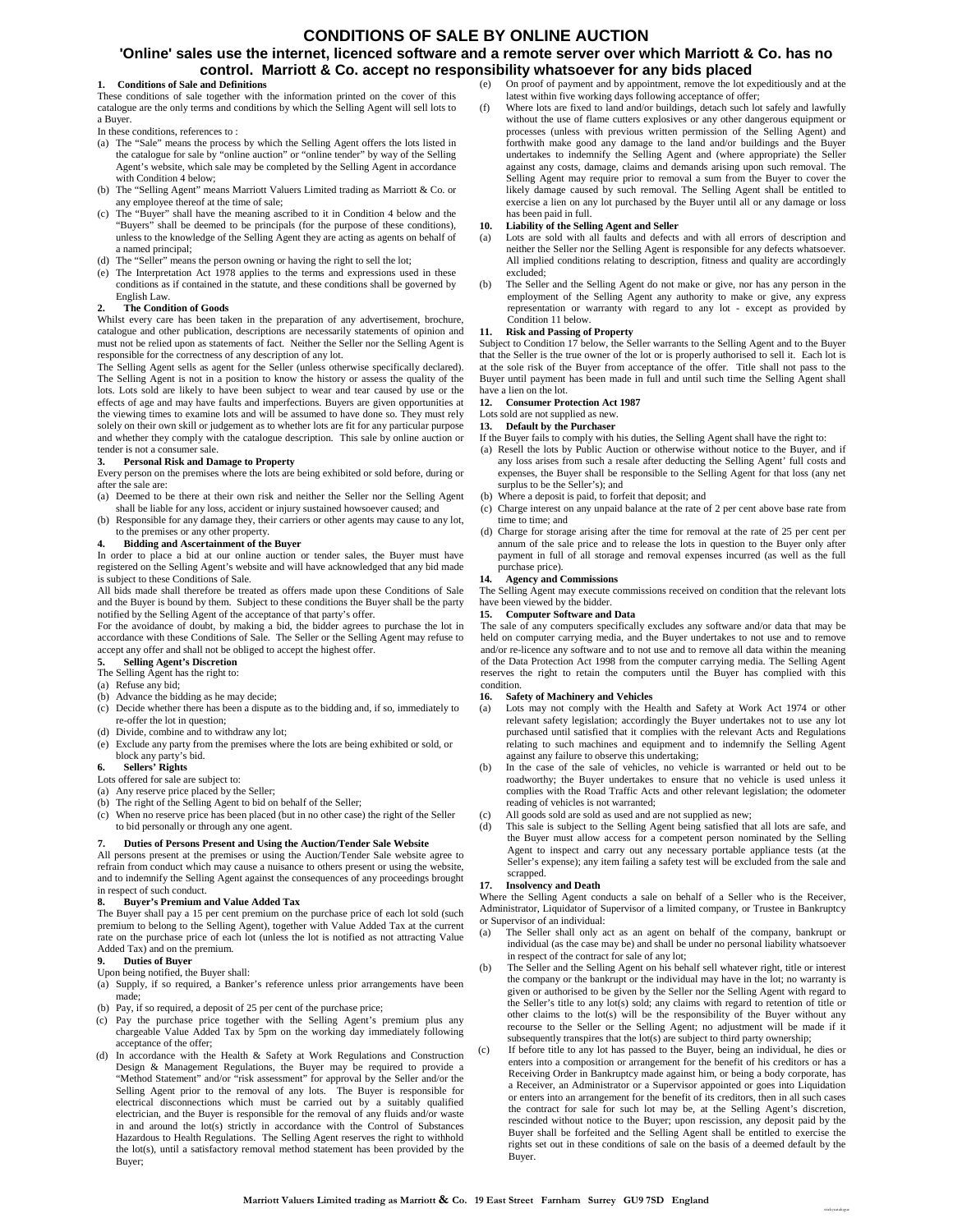# **Lots 1 – 19 are from Sticky Moon Limited (In Liquidation)**



1 **A Sony VAIO VPCZ1 Intel Core i7, Full HD 1080 laptop computer** with Solid State Drive



2 **A Dell Precision M4300 Centrino laptop computer** 





3 **A Dell Vostro 1520 laptop computer** 



4 An Apple MacBook (white) 2.1GHz Intel Core 2 Duo





Marriott&C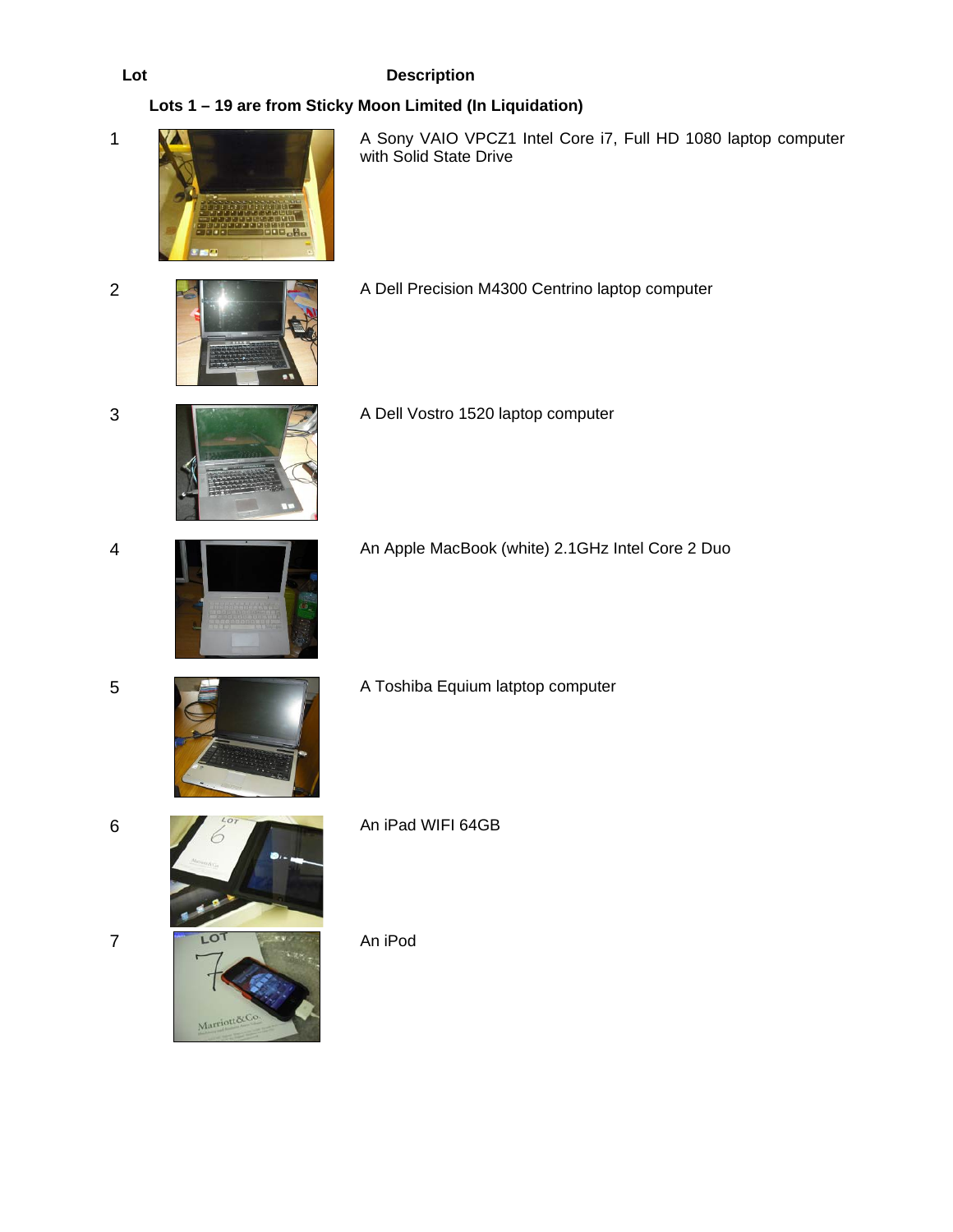8



Six (not seven) Dell tower style personal computers (including a Dell Inspiron i5) each with widescreen flat panel monitor keyboard and mouse and a Dell bass speaker *(two of the older Dells apparently not operational)* 



An HP tower style personal computer and an Acer Veriton tower style personal computer each with flat panel monitor

9





10 **A Sony Handycam HDR-XR200 4 mega pixel hard disc drive** camcorder, a Sony Cyber-shot 12.1 mega pixel digital camera, a Sony CVT-R640 camera tripod and two other tripods



11 **An Acer P1100 HDMI DLP projector** 

12



Twelve Various swivel chairs



13 **The contemporary furniture, comprising:** 

Seven Light wood veneered cantilever desks, three Light wood veneered pedestals, three Grey laminated cantilever desks, three Light wood veneered and chrome legged tables, eight Light wood veneered and chrome legged chairs, a Light wood veneered three drawer vertical filing cabinet, a Wooden canteen, two Light wood veneered double door cupboards, a hat, coat and umbrella stand

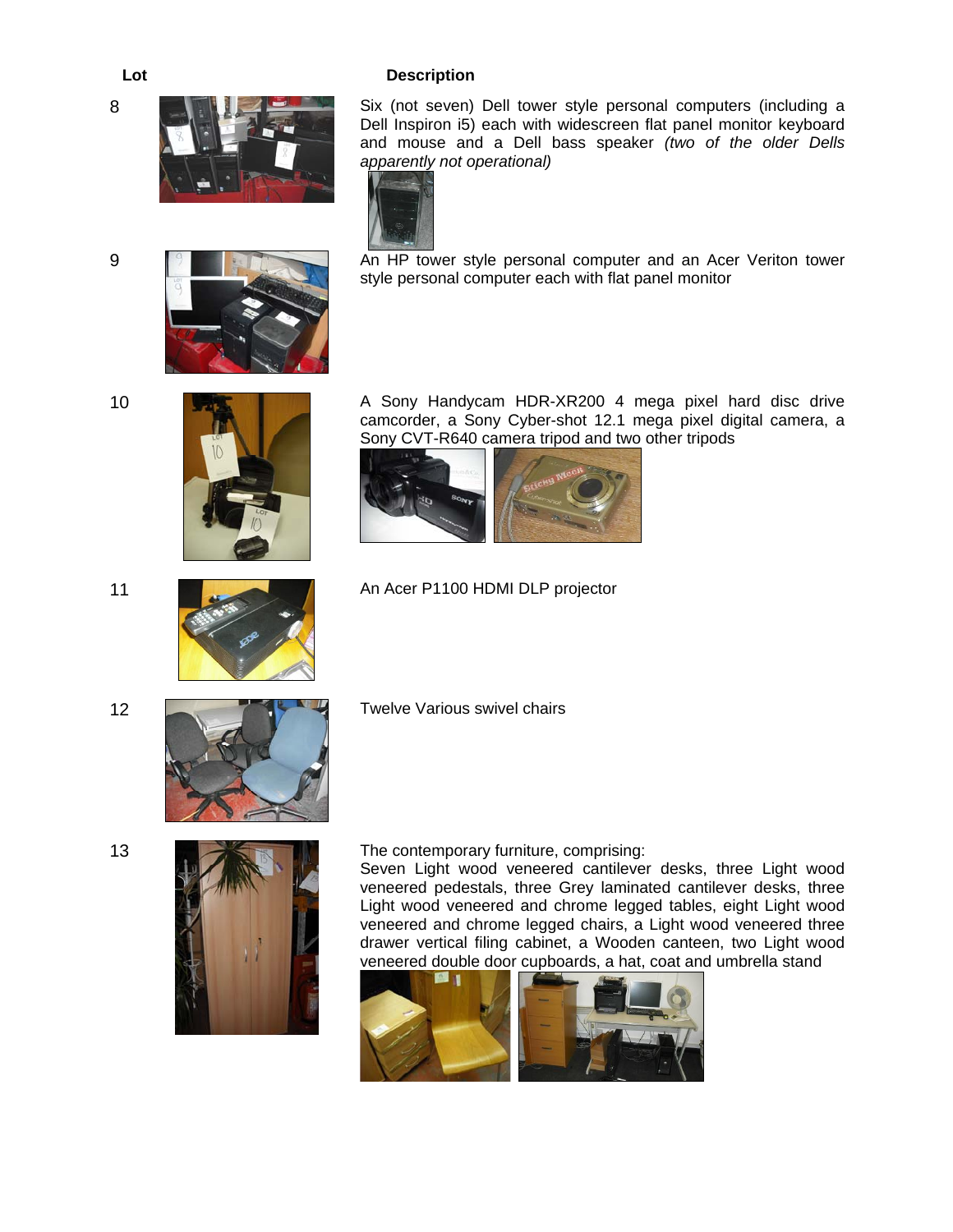14 **14** Various telephone handsets, as lotted



15 **Figure 15 Seven desk fans, two floor standing twin motor fans and a floor** standing tower fan



16



Six Belkin Surge Protector plug boards and various computer ancillaries, including a Dell flat panel monitor and a ViewSonic flat panel monitor



A Canon Pixma iP4000 printer, A Samsung CLX-3175 printer, a Samsung Inkjet FAX SF370 facsimile machine, a Sharp plain paper fax machine and a Fellowes P-48c credit card and paper shredder



18 **A Dyson Root8cyclone upright vacuum cleaner, a Samsung** microwave, a Cuisinart coffee machine and various office and kitchen sundries, as lotted

17



19 **Two fire extinguishers on stand** 

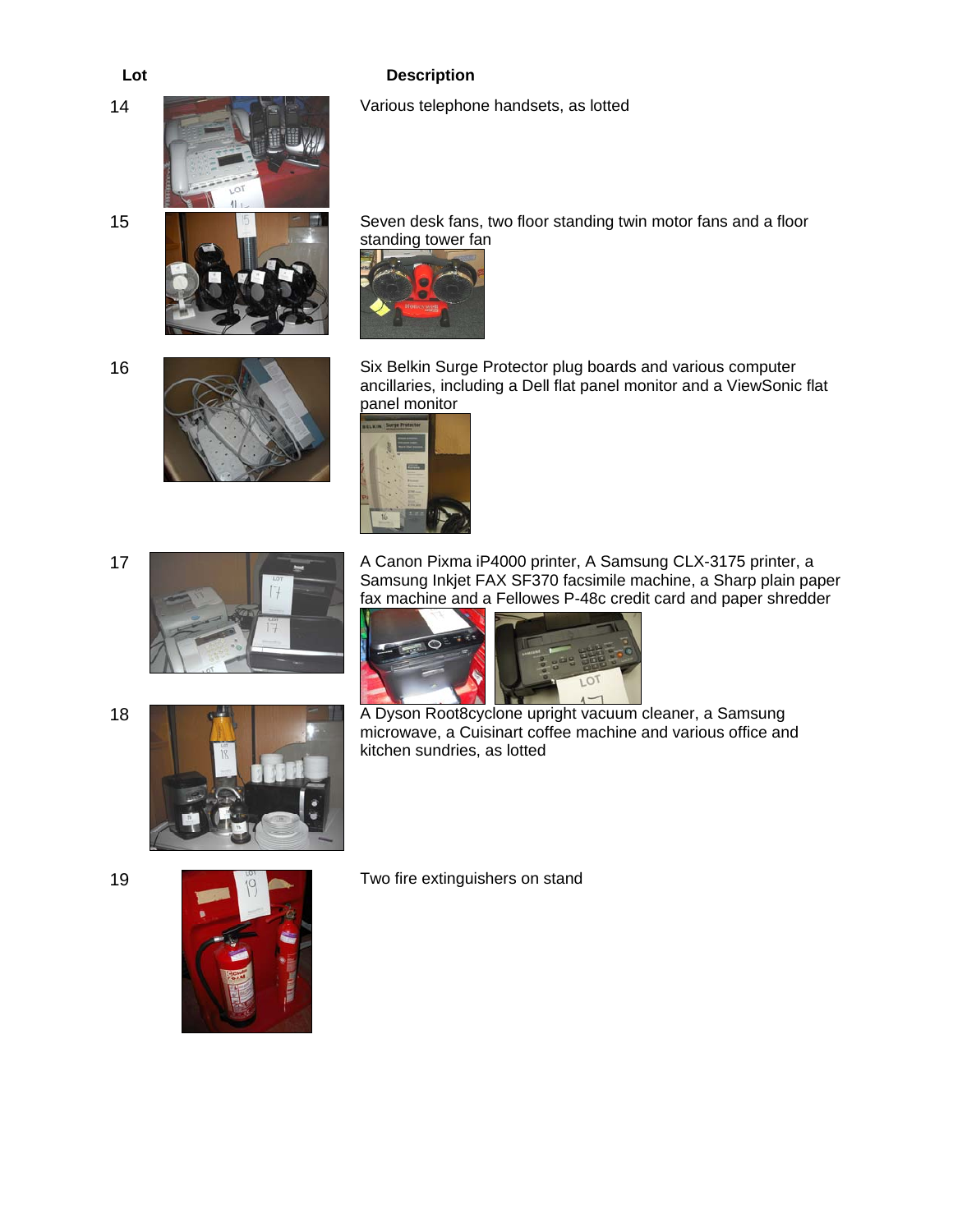# **Lots 20 - 22 are from Southern Pipework Services Limited (In Liquidation)**



20 An HP DesignJet 750c Plus 90cm wide format printer



21 An HP LJ3390 printer/fax/scanner/copier



22 3 Acer Power AMD Sempron tower style personal computers and two Acer AL 1717 flat panel monitors

# **LOTS 23 – 31 are located at Marriott & Co., 19 East Street, Farnham GU9 7SD**

# **Lot 23 is from Whittaker Foods Limited (In Liquidation)**



23 A Dell Dimension E520 Intel Pentium D tower style personal computer (hard drives removed)

# **Lot 24 is from ZAP Digital Limited (In Liquidation)**



24 **An HP Proliant ML310 Intel Pentium D tower style server with** DAT 72 DDS tape drive, keyboard and mouse

# **Lots 25 - 31 are from Portsmouth Motor Cycle Co Limited (In Liquidation)**





25 An Antec Titan 650 Epic Intel Core 2 Duo tower style server (hard drives removed) with Dell 17" flat panel monitor. N.B. The server has a defunct internal power supply.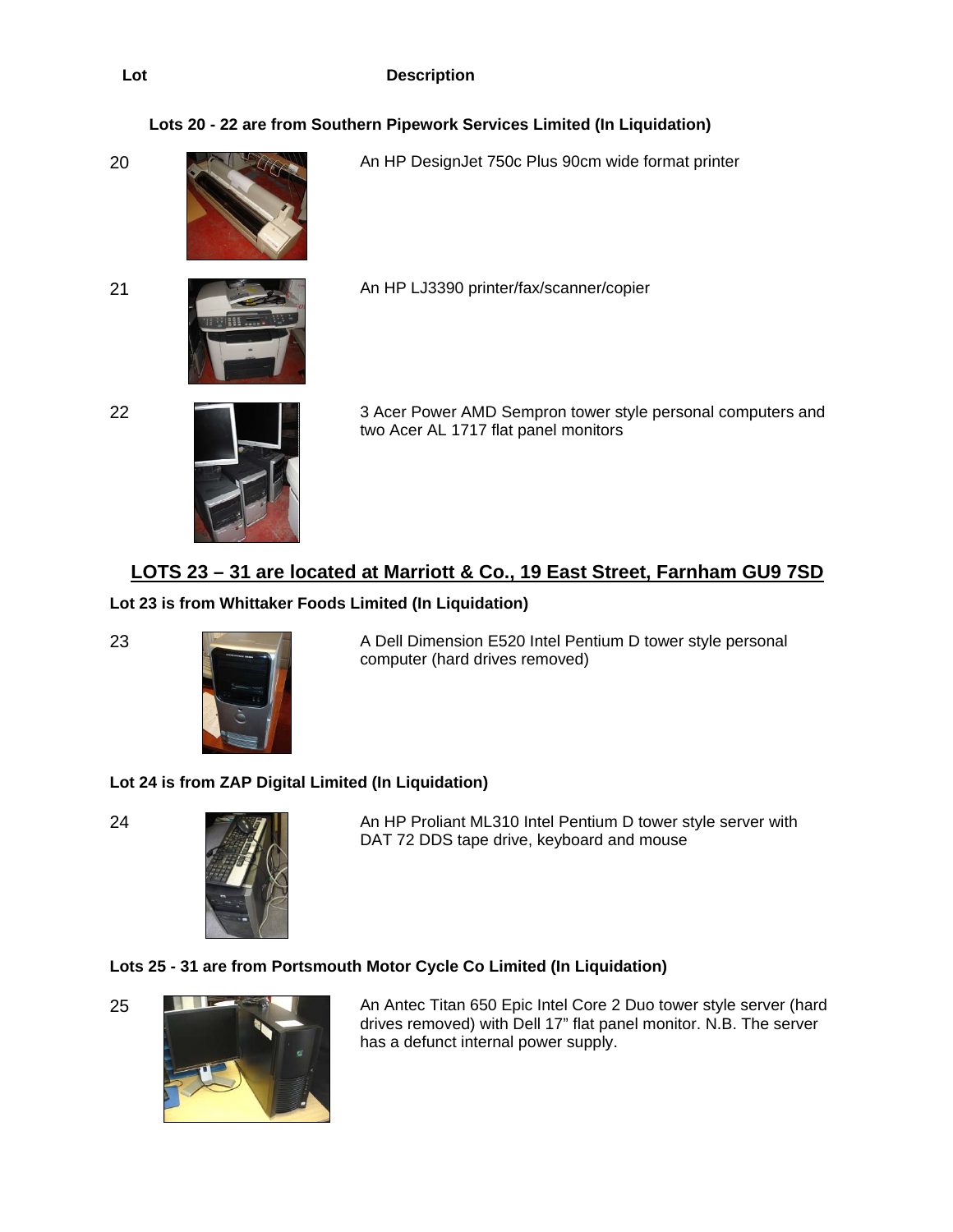26 A Toshiba Equium L40-156 Pentium Dual-Core laptop computer, model no. PSL49E-006005KS, serial no. X7093197R



27 **A 2009 Dell Inspiron 530 Core 2 Duo tower style personal computer** tag no. F23284J, with 22" flat panel monitor, keyboard and mouse



28 **A Compaq CQ2000 Intel Atom computer, no. CNX9030W1W, with** Cibox 19" flat panel monitor, keyboard and mouse



29 **A Dell Vostro 220s Intel Core 2 Duo personal computer, tag no.** JGYBF4J, with Cibox 19" flat panel monitor, keyboard and mouse



30 An Epic Intel Celeron tower style personal computer with 15" flat panel monitor, keyboard and mouse



31 11 Tower style personal computers and one tower style server (hard drives removed) together with six flat panel monitors and quantity of keyboards, mice, cabling and ancillary IT equipment



# **Lots 32 - 37 are from Goldtrail Travel Limited (In Liquidation)**



32 Two HP Laserjet 1320tn printers, a HP psc 2410 Photosmart all-inone printer/scanner/fax/copier and a Tally Genicom LA650+ Serial dot matrix printer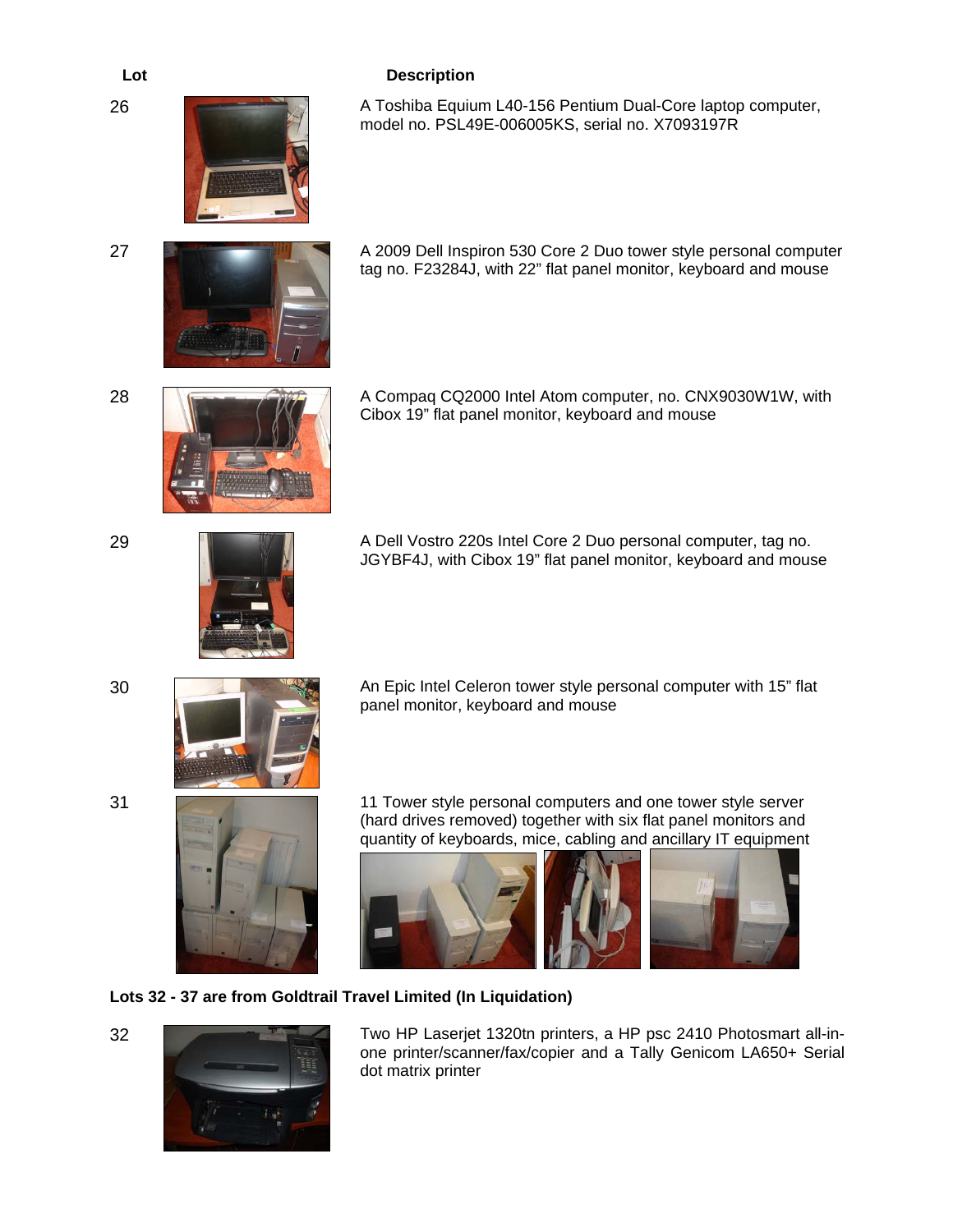

**END OF SALE**